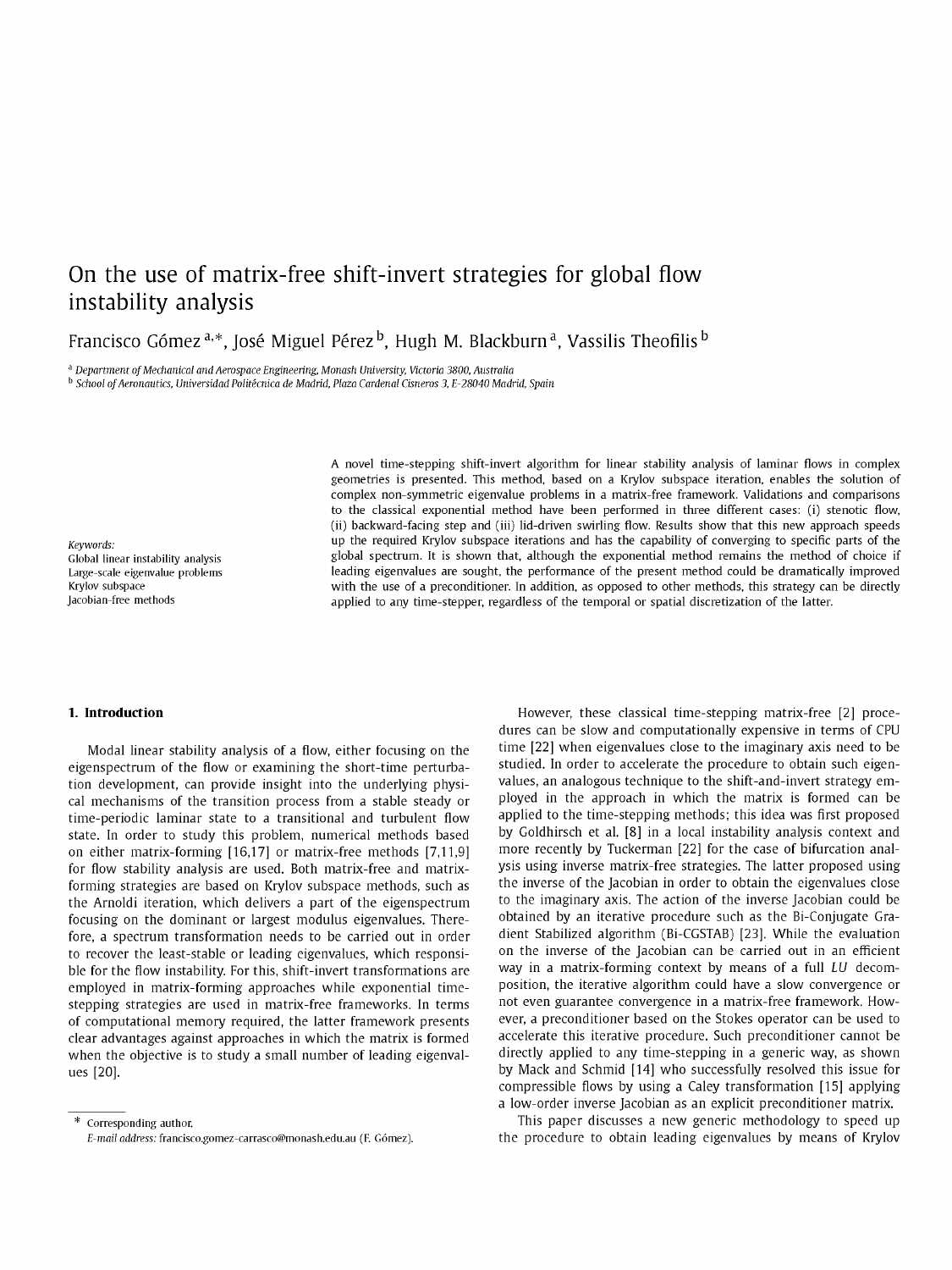## Nomenclature

| U<br>$\mathbf{u}'$<br>Re<br>N<br>$N_{p}$<br>$\Delta t$<br>dt | Base flow<br>Perturbation<br>Reynolds number<br>Number of Arnoldi iterations<br>Polynomial order employed in the simulation<br>Integration time<br>Time-step employed in the simulation | σ<br>$N_{Arnoldi}$ | Complex eigenvalue<br>Shift parameter<br>tol <sub>Arnoldi</sub> Minimum tolerance in Arnoldi method<br>Maximum number of Arnoldi iterations<br>$tol_{Bi-CGSTAB}$ Minimum tolerance in Bi-CGSTAB<br>$N_{Bi-CGSTAB}$ Maximum number of Bi-CGSTAB iterations |
|--------------------------------------------------------------|-----------------------------------------------------------------------------------------------------------------------------------------------------------------------------------------|--------------------|-----------------------------------------------------------------------------------------------------------------------------------------------------------------------------------------------------------------------------------------------------------|
|--------------------------------------------------------------|-----------------------------------------------------------------------------------------------------------------------------------------------------------------------------------------|--------------------|-----------------------------------------------------------------------------------------------------------------------------------------------------------------------------------------------------------------------------------------------------------|

subspace iteration that allows access to specific parts of the linear global eigenspectrum. As will be explained in detail, this methodology is based on a shift transformation with the addition of the application of the inverse Jacobian matrix obtained by timestepping. After discussion of the theory in Section 2, the shiftinvert algorithm for real and complex shifts is presented in Section 3. Results obtained by exponential and shift-invert strategy are presented in Section 4 for three different problems; (i) stenotic flow, (ii) backward-facing step and (iii) lid-driven swirling flow. Finally, conclusions are presented in Section 5.

# 2. Theory

# *2.1. General equations*

A time-stepping scheme is used in this work in order to perform the stability study. This method is based on the integration of the incompressible Navier-Stokes equations,

$$
\nabla \cdot \mathbf{u} = 0,
$$
  
\n
$$
\partial_t \mathbf{u} = \mathbf{A} \mathbf{u} - \nabla p + \nu \nabla^2 \mathbf{u},
$$
\n(1)

where  $\mathbf{A} = -\frac{1}{2}[\mathbf{u} \cdot \nabla \mathbf{u} + \nabla \cdot \mathbf{u} \mathbf{u}]$  are the non-linear advection terms, p is the kinematic pressure and  $\nu$  is the kinematic viscosity. The numerical techniques used to integrate this system in the present work were described by Tuckerman and Barkley [22] and Blackburn [4]. It should be re-iterated here that any flow solver, incompressible [4] or compressible, may be used in this context. In this way, the Navier-Stokes equations can be written in a more compact form,

$$
\partial_t \mathbf{u} = \mathbf{N} \mathbf{u} + \mathbf{L} \mathbf{u},\tag{2}
$$

where the pressure term is solved by a Poisson problem in which the condition of divergence-free velocity field is considered, and  $N = -(I - \nabla \nabla^{-2} \nabla \cdot)A$ . The numerical solution of the previous system can be expressed symbolically as follows,

$$
\mathbf{u}(t + \Delta t) = N S_{\Delta t} [\mathbf{u}(t)], \qquad (3)
$$

where  $\Delta t$  is an integration time that can be different to the timestep *dt* used in the time integration. The specific form of the nonlinear operator  $NS_{\Delta t}$  depends on the temporal scheme used to solve the system. For the explicit-implicit Euler time-stepping this operator can be written as follows:  $NS_{\Delta t} \approx (I - \Delta t L)^{-1}(I + \Delta t N)$ . For simplicity this numerical scheme will be considered throughout this paper, although the procedure described can be extended to other temporal-integration schemes.

# *2.2. Stability analysis*

The stability analysis studies the evolution of a small perturbation  $\mathbf{u}'$  superposed at small amplitude,  $\epsilon \ll 1$ , upon an  $O(1)$ steady base flow, U. Although the generalization of the method to analyze time-periodic flows is straightforward, it will be described as applied only to steady flows for simplicity. Substituting the total velocity field,  $\mathbf{u} = \mathbf{U} + \epsilon \mathbf{u}'$  in Eqs. (2), assuming that **U** is a solution of these equations and linearizing the resulting system it is obtained the following Linearized Navier-Stokes Equations (LNSE),

$$
\partial_t \mathbf{u}' = \partial_U \mathbf{N} \mathbf{u}' + \mathbf{L} \mathbf{u}' := \mathbf{L} N S_{\Delta t} \mathbf{u}',\tag{4}
$$

where  $\partial_U \mathbf{N}$  is the Jacobian of **N** around the base flow. Since this operator is linear, it can be expressed as

$$
LNS_{\Delta t} = \exp[\Delta t(\partial_U \mathbf{N} + \mathbf{L})] \tag{5}
$$

Assuming an exponential time evolution of the perturbation (modal analysis), the system (4) can be converted into an eigenvalue problem defined as follows:

$$
(\partial_U \mathbf{N} + \mathbf{L})\mathbf{u}' = \gamma \mathbf{u}',\tag{6}
$$

where  $\gamma = \chi + i\psi$  is a complex eigenvalue. The real part represents the growth or damping rate of the perturbation and the complex part is its frequency. A magnitude-angle notation of the complex eigenvalues

$$
\gamma = (\chi^2 + \psi^2)^{\frac{1}{2}} \exp\left[i \arctan\left(\frac{\psi}{\chi}\right)\right]
$$
 (7)

will be employed through the results in Section 4 for consistency with the exponential transformations.

This problem can be re-written in a more convenient way in order for most unstable eigenvalues to be obtained. To this end, the following (exponential) transformation is used

$$
\exp[\Delta t(\partial_U \mathbf{N} + \mathbf{L})] \mathbf{u}' = \Gamma \mathbf{u}',\tag{8}
$$

where the eigenvalues  $\Gamma$  are equal to  $\exp(\Delta t \gamma)$  and the eigenvectors remain unchanged with respect to those of (4). Note that the LHS of the previous equations is equal to  $LNS<sub>At</sub>u'$ .

#### *2.3. Shift-invert strategy*

The exponential transformation, (8), shifts large negative eigenvalues to zero and leading eigenvalues to infinity. However, an issue arises when it is required to access specific parts of the spectrum, for example those eigenvalues with small real and large imaginary parts responsible of Hopf type bifurcations, which do not shift to infinity with this transformation. Therefore, an alternative strategy must be considered in order to obtain these eigenvalues. In designing such an alternative, any function that transforms the original eigenvalue problem (4) must meet three requirements: first, the eigenvectors must remain unchanged, second, the leading eigenvalues of (4) should be dominant eigenvalues of the new eigenvalue problem and third, the conjugate complex pair of eigenvalues defined near the imaginary axis must be separated from the rest of eigenvalues shifting to zero. The exponential shift-invert transformation, defined by

$$
\left(\exp\left[\Delta t(\partial_U \mathbf{N} + \mathbf{L})\right] - \sigma \mathbf{I}\right)^{-1} \mathbf{u}' = \Gamma \mathbf{u}',\tag{9}
$$

meets these objectives, where now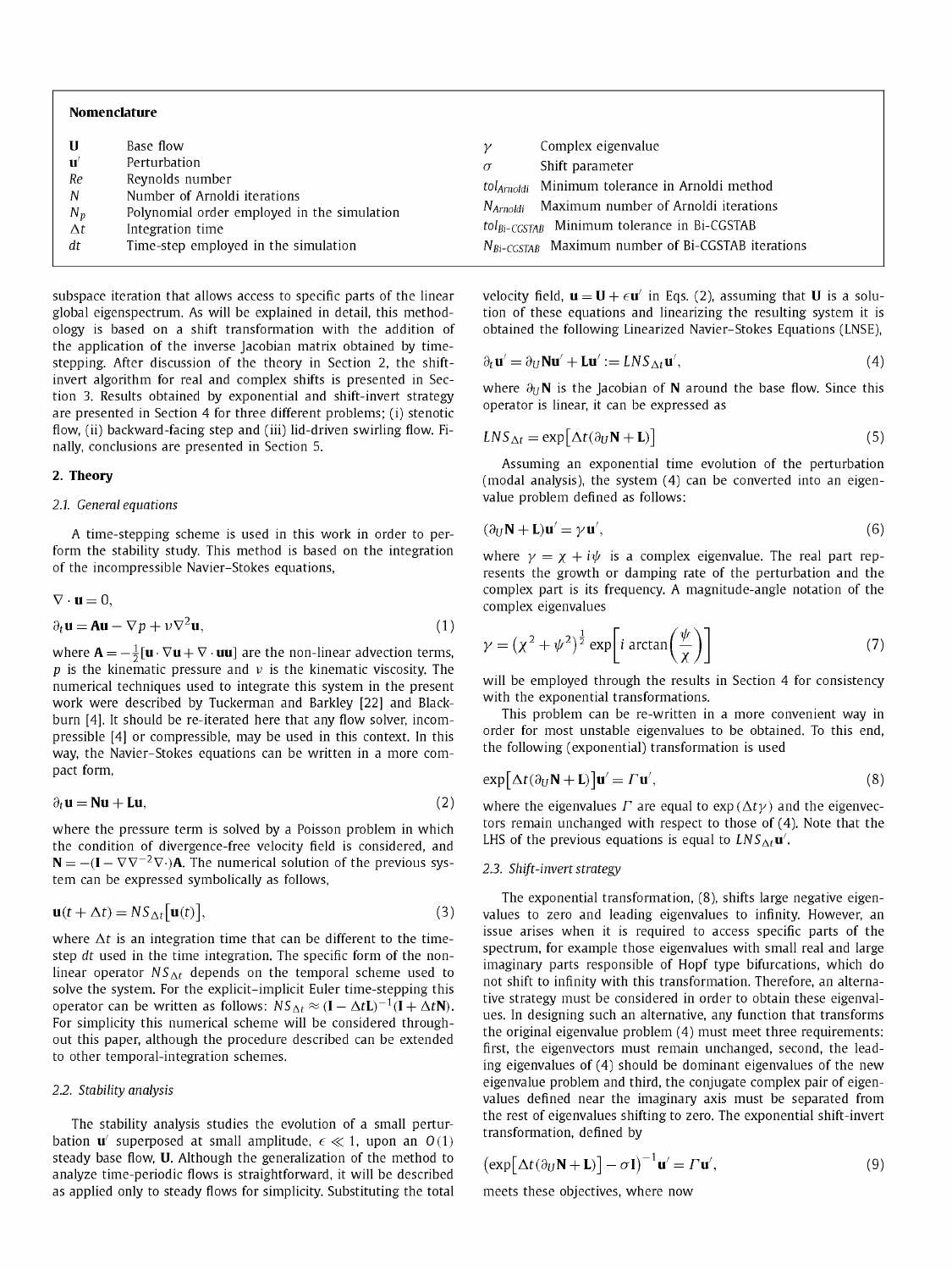

Fig. 1. Dominant eigenvalues as function of the eigenvalue problem considered. Unit circle is shown in the transformed spectra. The shifted eigenvalue (pair of complex eigenvalues represented by a triangle) on the upper left spectrum becomes the dominant eigenvalue by using the shift-invert transformation on the lower left spectrum. Legend: *Upper left:* Original spectrum. *Upper right:* Exponential transformation of the spectrum. *Lower right:* Shift of the exponential transformation of the spectrum. *Lower left:* Exponential shift-invert transformation of the spectrum.

$$
\Gamma = \frac{1}{e^{\Delta t \gamma} - \sigma} \tag{10}
$$

and  $\sigma \in \mathbb{R}$ . Then, taking  $\sigma = 1$ , eigenvalues of (6) close to zero are mapped to unity by the exponential application, to zero by subtracting **I**, and to  $\infty$  by the inversion. In the general case, eigenvalues of (6) closed to  $log(\sigma)$  are separated from the rest being the dominant eigenvalues. This shift is valid only for real  $\sigma$  since the exponential is a real operator. For complex shifts, the following expression can be considered during each Arnoldi iteration,

$$
\begin{pmatrix}\n\exp\left[\Delta t(\partial_U \mathbf{N} + \mathbf{L})\right] - \sigma_r \mathbf{I} & \sigma_i \mathbf{I} \\
-\sigma_i \mathbf{I} & \exp\left[\Delta t(\partial_U \mathbf{N} + \mathbf{L})\right] - \sigma_r \mathbf{I}\n\end{pmatrix}
$$
\n
$$
\cdot \begin{pmatrix}\n\mathbf{u}_r \\
\mathbf{u}_i\n\end{pmatrix} = \Gamma \begin{pmatrix}\n\mathbf{u}_r \\
\mathbf{u}_i\n\end{pmatrix}
$$
\n(11)

where  $\sigma_r = \Re{\lbrace \sigma \rbrace}$  and  $\sigma_i = \Im{\lbrace \sigma \rbrace}$ . In this case the leading dimension of the matrix is twice that of the real case, leading to a proportional increase in computational effort when time-stepping is used.

An example of this approach is schematically shown in Fig. 1, in which the original spectrum is defined in the *upper left* part. In this figure, the most unstable eigenvalue, which corresponds to a pair of complex eigenvalues that wants to be recovered, is represented by a triangle and the dominant eigenvalue is represented by a square. A solid circle represents the second least stable eigenvalue. The exponential transformation of the spectrum is shown in the *upper right* of Fig. 1. In this transformation, the eigenvalue represented by the circle becomes the dominant eigenvalue and the sought triangle eigenvalue is moved far away from it, therefore it can be hardly recovered with the Arnoldi method. It has to be noticed that the dominant eigenvalue in the original spectrum (squared) is moved to the origin. A complex shift is applied in the spectrum shown in the *lower right* of Fig. 1, moving the sought eigenvalue to the origin. Finally, an inversion is applied in the spectrum shown in the *lower left* of Fig. 1, and the eigenvalue represented by the triangle becomes the dominant. This transformed

## **Algorithm 1** The real shift-invert algorithm.

| <b>S1:</b> Set tol <sub>Arnoldi</sub> and $N_{Arnoldi}$ |  |  |
|---------------------------------------------------------|--|--|
|---------------------------------------------------------|--|--|

```
S2: Set tol<sub>Bi-CGSTAB</sub> and N_{Bi-CGSTAB}
```
- **S3:** Choose random initial condition for residual vector and  $\mathbf{u}'_i$
- **S4:** Perform outer loop (Arnoldi) until convergence  $(l = 1, ..., N_{Arnoldi})$ 
	- **A1:** Initialize  $\mathbf{u}_l^{j=0} = 0$  and  $\mathbf{r}^{j=0} = \mathbf{u}_{l-1}^{\prime} (LNS_{\Delta t} \sigma I)\mathbf{u}_l^{j=0}$ , where  $\mathbf{r}$  denotes the residual error
	- A2: Perform inner loop (Bi-CGSTAB) until convergence,  $(j = 1, ..., N_{Bi-CGSTAB})$ **B1:** Call DNS in order to compute  $A = LNS_{\Delta t} - \sigma I$ **B2:** Obtain  $\mathbf{u}_1^{j,j}$  and  $\mathbf{r}^{j}$ 
		- B3: Iterate until convergence, *tolBi-CGSTAB,* or maximum *NBJ-CGSTAB* is reached
	- A3: Iterate until convergence, tol<sub>Arnoldi</sub>, or maximum  $N_{Arnoldi}$  is reached
- S5: Eigenvalues are recovered if convergence has been achieved
- **S6:** Leading eigenvalues of (6) are obtained from dominant eigenvalues;  $\Gamma =$ 1  $e^{\Delta t}$ <sup>*r*</sup> -  $\sigma$

leading eigenvalue can be now easily recovered by applying the Arnoldi algorithm.

#### **3. Numerical method**

## *3.1. The shift-invert algorithm*

The Arnoldi iteration [18] scheme can be used with a real shift in order to obtain the dominant eigenvalues of (9), which are the leading eigenvalues of (6). Then, a sequence of *k* vectors,  $\mathbf{u}'_0$ ,  $\mathbf{u}'_1$ , *m* $**u**'<sub>k-1</sub>$  **must be generated in the Arnoldi process from an ini**tial perturbation,  $\mathbf{u}'_0$ , for which  $\mathbf{u}'_i = (LNS_{\Delta t} - \sigma \mathbf{I})^{-1} \mathbf{u}'_i$ , must be provided in each iteration. This implies inversion of the operator, which can be achieved iteratively using a Bi-Conjugate Gradient Stabilized algorithm (Bi-CGSTAG) [23], valid for non-symmetric definite linear systems. In this case, the following operation must be performed in the internal Arnoldi loop,  $(LNS_{\Delta t} - \sigma I)r$ , where **r** is the residual of the method. Therefore, the problem is reduced to solving Eq. (4) by time-stepping a number of times. With respect to the complex shift, the action of the matrix operator defined in (11) involves solving  $(LNS_{\Delta t} - \sigma I)u^{j}_{i}$ , separately for the real and the imaginary components. In this case, identical real and complex initial conditions are considered. This scheme is summarized in Algorithm 1.

Reverse communication interfaces for Arnoldi iteration as implemented in ARPACK [12] and the iterative template routine Bi-CGSTAB implemented by Barrett et al. [3] were used in the process described above. This algorithm was implemented in a stability code based on Semtex [4]. Semtex is a spectral direct numerical simulation (DNS) code for the solution of the incompressible Navier-Stokes equations in primitive variables. Standard nodal Gauss-Lobatto-Legendre basis functions are used in two inhomogeneous directions while a Fourier expansion is used in the direction that is assumed homogeneous in three-dimensional problems. More specifically, the domain is divide into blocks and these in quadrilateral obtained by using continuous Galerkin projection from a canonical domain,  $[-1, 1] \times [-1, 1]$ . The nodes on each direction are obtained from the zeros of Legendre polynomials. These are generalized to two-dimensional problems by using tensor-product interpolants of one-dimensional grids distribution. The order of the discretization is related with the order of the polynomial and hence with the number of zeros. This imposes restrictions on the definition of Courant-Friedrichs-Lewy (CFL) number, i.e., more restrictive CFL condition implies works with high polynomial order. Finally time integration employs a backwardstime differencing scheme described by Karniadakis et al. [10]. This code has been validated and used in a number of works, see [4,5]. A representative selection of these problems is employed as validation cases in Section 4.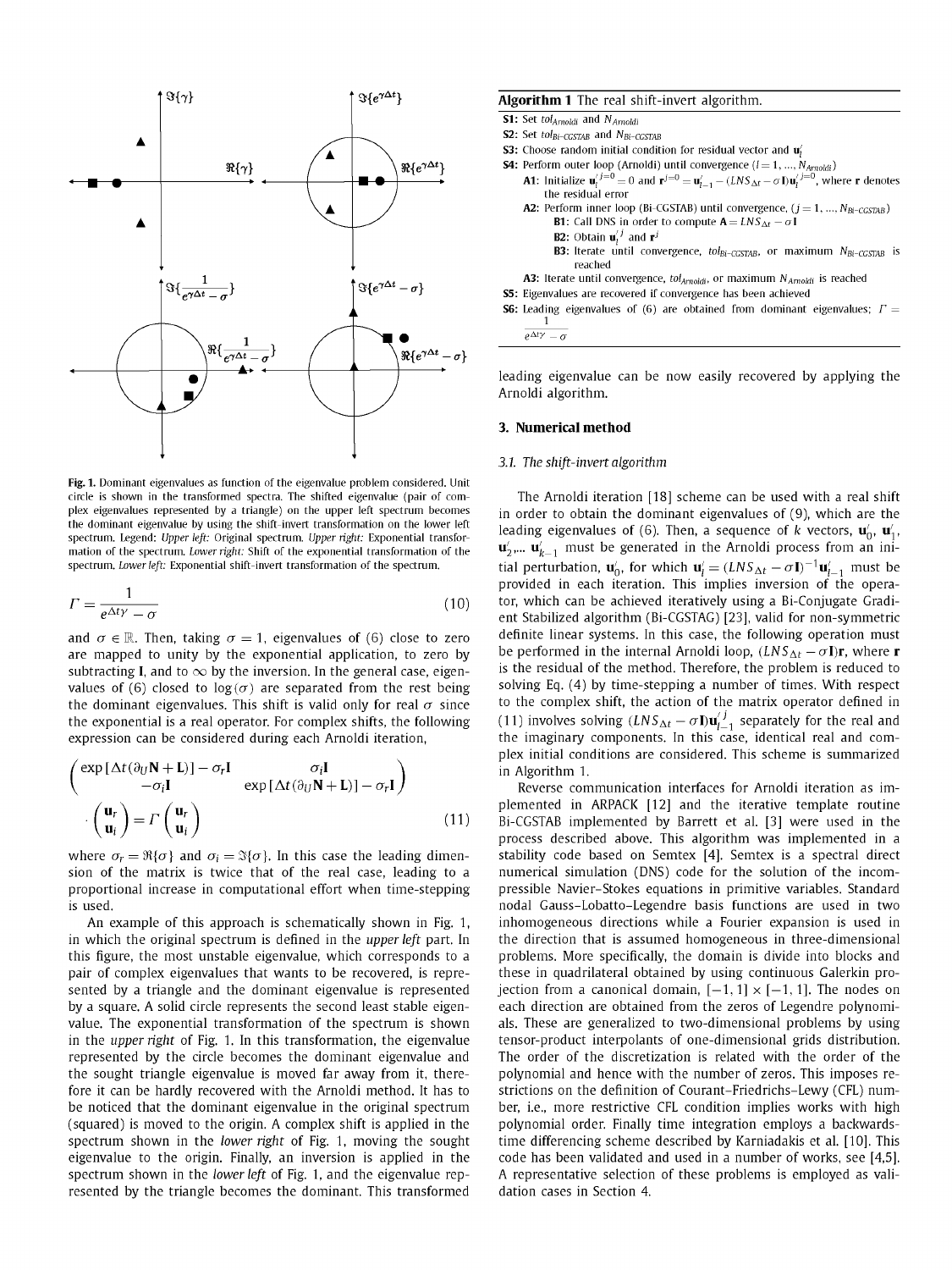#### **Table 1**

Convergence of most unstable eigenvalues for stenosis flow at  $Re = 700$ , where N is the number of Arnoldi iterations. In all simulations N<sub>p</sub> = 5, Krylov subspace dimension  $=8$ , tol<sub>Arnoldi</sub>  $=10^{-5}$ , N<sub>Arnoldi</sub>  $=200$ . Case a: Exponential method, Case b: Real shift-invert method for  $\sigma=0$ , tol<sub>Bi-CGSTAB</sub>  $=10^{-3}$  and N<sub>Bi-CGSTAB</sub>  $=300$ . a.b(c)  $=$  a.b  $\times$  10<sup>c</sup>.



Fig. 2. Details of the meshes used in each of the three problems solved. A high-degree polynomial is used inside each element, these are concentrated in the regions where high flow variations are expected.

#### *3.2. Improving the inversion convergence*

Conjugate gradient iterative methods for non-symmetric definite systems may converge slowly, requiring a large number of iterations when the condition number is high. This is what happens from the spatial discretization of the Navier-Stokes equations, especially for three-dimensional problems where, in addition, the size of the matrices,  $LNS_{\Delta t}$ , is large. In this case even a moderately large condition number of the operator has an adverse influence on the overall rate of convergence of the iterative method. Preconditioning techniques help improve the convergence of the stability problem, see Knoll and Keyes [11] for a recent overview. The origin of the large condition number is the wide range of eigenvalues of **L** and for this reason the Stokes preconditioner  $P = \Delta t (I - \Delta t L)^{-1}$ is often used, see Tuckerman and Barkley [22]. This preconditioner has the disadvantage that cannot be applied directly to a real/complex shift-invert time-stepping and a new preconditioner must be used for the problem at hand. Moreover, the process proposed by these authors [22] is not formally a time-stepping integration because they use only the Stokes operator without pressure and convective terms, and where the time step does not match the CFL condition. Other preconditioning methods are based on the forming and inversion of a low order Jacobian matrix, as proposed by Mack and Schmid [14], but it requires the forming, storing and inversion of a low order Jacobian. In the present shift-invert methodology a general approach based on implicit preconditioning, in the sense of improving the condition number of the matrix to invert without explicitly forming a preconditioner matrix, is applied by means of the time-stepping. This means that the exponential Jacobian matrix is inverted instead of the Jacobian matrix. This preconditioning is only strictly valid for large integration times because the exponential of the Jacobian matrix of the Navier-Stokes equation is not bounded by the exponential of the eigenvalues at short times because its non-normality [6]. However, it will be shown that the employed integrations times are large enough and that the increments in this integration time significantly improve the number of required Bi-CGSTAB iterations for the inversion of the exponential of the Jacobian matrix

# **4. Results**

## *4.1. Real shift-invert*

Three different problems have been considered in this section in order to validate the present exponential shift-invert method described above: (i) stenosis flow [19], (ii) backward-facing step flow [1] and (iii) lid-driven swirling flow [13]. In all cases, the base solution was obtained using Newton-Raphson iteration started from a numerical solution previously generated with Semtex, see Blackburn [4] for details.

## *4.1.1. The stenotic flow: real shift-invert*

Linear stability around the steady stenosis flow at *Re =* 500 and *Re =* 700 is considered in this section. Fig. 2(a) shows the element mesh and geometry of this case. For these simulations a polynomial order  $N_p = 5$  and  $N_p = 7$  were considered in order to expand flow variables within each element. A low value of  $N_p = 5$  was sufficiently accurate for this study and at the same time permits fast simulations. The Krylov subspace dimension, the maximum number of iterations and the tolerance were taken equal to 8, 200 and  $10^{-5}$ , respectively.

As seen in Table 1 and Fig. 3, there is a very good agreement between the results obtained with the exponential method (Eq. (8)) and the real shift invert method (Eq. (9)). The most unstable modes obtained using the two strategies agree up to the third decimal place. Different tolerances considered delivered converged solutions in all cases, see Table 2. As it can be seen, the maximum number of iterations was not achieved in any case, which is a requisite for an accurate solution. It is also remarkable the number of iterations carried out in the internal loop is independent of the Arnoldi tolerance at convergence. Likewise, it can be seen that the number of Arnoldi iterations is drastically reduced from 76 to 8 when the shift-invert method is used in place of the direct method. This however does not imply a reduction in the computational cost, due to the high number of iterations required to invert the matrix on each Arnoldi iteration. Table 2 summarizes these Bi-CGSTAB iteration results.

In order to evaluate the shifting capability of the method, a value of  $\sigma = 0.1$  was employed to extract non-leading eigenvalues from the spectrum. Results of these runs at different Arnoldi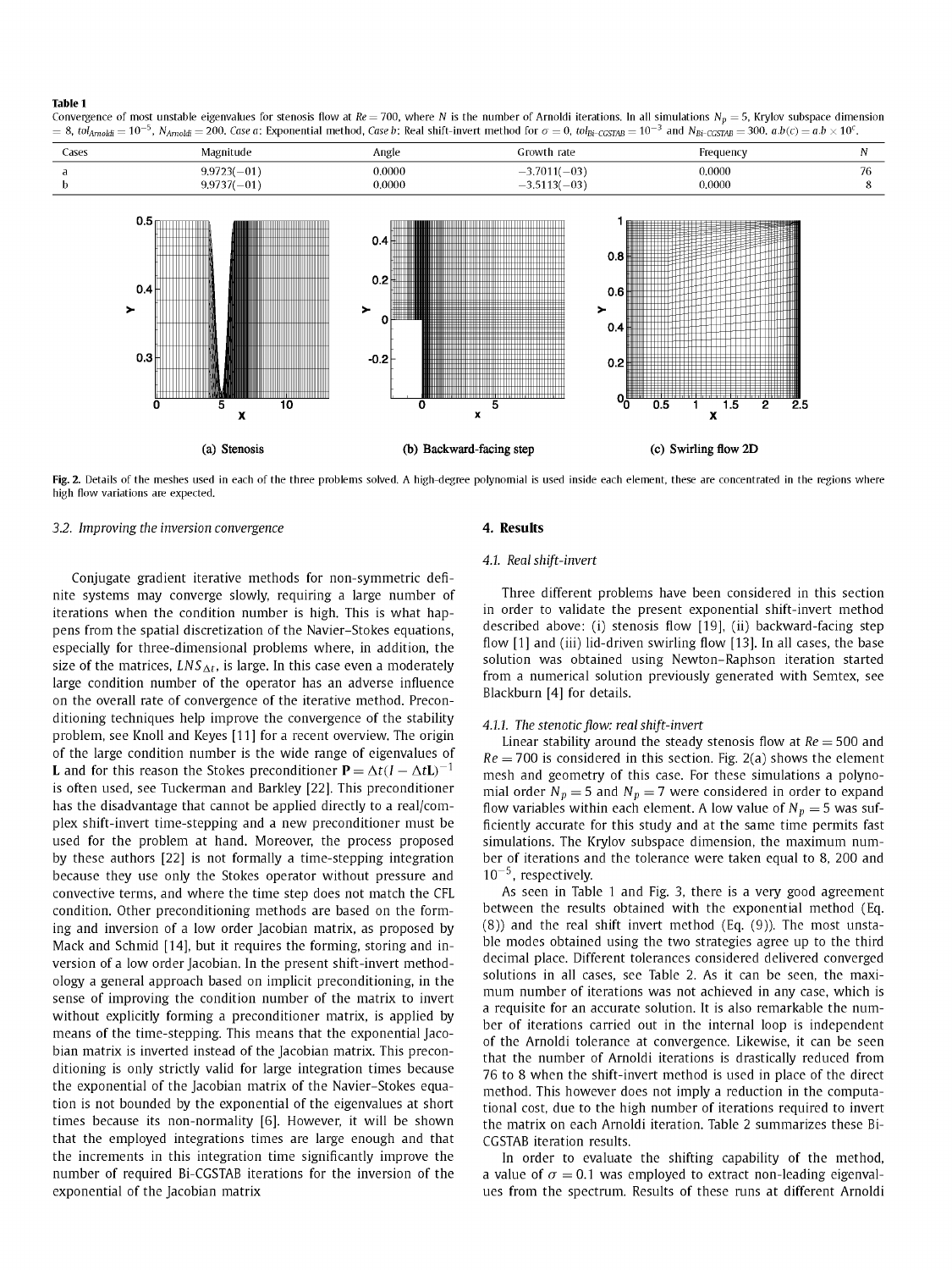

**Fig. 3.** Stenotic flow at Re = 700, in which (K  $=\sqrt{u^2+v^2+w^2}$ ). Velocity modulus of the most unstable eigenvector calculated by the exponential and the Arnoldi shift invert strategy with shift equal to 1. *Left:* Exponential method. *Right:* Real shift-invert method.

#### **Table** 2

Number of iterations carried out by the Bi-CGSTAB algorithm for the stenosis flow problem at *Re=* 700 on each Arnoldi iteration employing a real shift-invert method with  $\sigma = 0$ , Krylov subspace dimension  $= 8$ , tol<sub>Arnoldi</sub>  $= 10^{-5}$ , N<sub>Arnoldi</sub>  $= 100$ . Case a: *Magnitude* =  $9.9737(-01)$ *, Growth Rate* =  $-3.5111(-03)$ *, tol*<sub>*Bi*</sub>-*CGSTAB* =  $10^{-3}$  and  $N_{Bi-CGSTAB} = 300$ *. Case b: Magnitude* = 9.9737(-01), *Growth rate* = -3.5113(-03),  $\text{tol}_{\text{Bi-CCSTAB}} = 10^{-4}$  and  $N_{\text{Bi-CCSTAB}} = 300$ .  $a.b(c) = a.b \times 10^{c}$ .

| Arnoldi Iteration | Case a | Case b |
|-------------------|--------|--------|
|                   | 62     | 73     |
| 2                 | 43     | 50     |
| 3                 | 44     | 51     |
|                   | 53     | 53     |
| 5                 | 66     | 67     |
| 6                 | 69     | 95     |
|                   | 78     | 101    |
| 8                 | 80     | 109    |

#### **Table 3**

Number of iterations carried out by the real shift-invert algorithm for the stenosis flow problem at  $Re = 500$  for different tolerances with  $tol_{Arnoldi} = tol_{Bi-CCSTAB}$  and  $\Delta t = 6$ . Real shift-invert method for  $\sigma = 0.1$  and Krylov subspace dimension = 8.

| tol <sub>Bi-CGSTAB</sub> | $10^{-3}$  | $10^{-4}$  | $10^{-5}$  |
|--------------------------|------------|------------|------------|
| N <sub>Arnoldi</sub>     | 13         | 13         | 13         |
| $N_{Bi-CGSTAR}$          | 216        | 277        | 312        |
| Growth rate              | $-0.43269$ | $-0.43269$ | $-0.43270$ |
| Frequency                | 0.037742   | 0.037742   | 0.037748   |

and Bi-CGSTAB tolerance can be seen in Table 3. The recovery of this eigenvalue has not been possible by using the exponential method at the same resolution and tolerance for any number of iterations or Krylov subspace dimension. In addition, it can be observed in Table 3 that increases in accuracy barely change the Arnoldi iterations required, as it was noticed before. On the other hand, the total number of Bi-CGSTAB iterations increases with the tolerance.

Regarding the effect of the integration time, Table 4 presents the effect of the increase in integration time  $\Delta t$  on the total number of Bi-CGSTAB iterations. It can be appreciated that the total number of iterations are reduced as the integration time increases.

## *4.1.2. Backward-facing step: real and complex shift-invert*

With increasing *Re* steady two-dimensional laminar separated backward-facing step flow with a 2:1 longitudinal-to-transversal aspect ratio first becomes unstable to a steady 3D bifurcation at critical Reynolds number about 750, as discovered by Barkley et al. [1], essentially following the same modal scenario predicted by Theofilis et al. [21] in the adverse-pressure-gradient laminar separation bubble flow on a flat plate. The mesh and geometry are represented in Fig. 2(b).

#### **Table 4**

Number of iterations carried out by the Bi-CGSTAB algorithm on each Arnoldi iteration for the stenosis flow problem at  $Re = 500$  and at different integration times  $\Delta t$ . Real shift-invert method for  $\sigma = 0$ , Krylov subspace dimension = 8, tol<sub>Amoldi</sub> =  $10^{-3}$ ,  $N_{Arnoldi} = 100$ ,  $tol_{Bi-CCSTAB} = 10^{-3}$ ,  $Magnitude = 9.7378(-01)$ , *Growth rate* =  $-5.3146(-02)$ .  $a.b(c) = a.b \times 10^{c}$ .

| Arnoldi iteration              | $\Delta t = 1$ | $\Delta t = 2$ | $\Delta t = 4$ |
|--------------------------------|----------------|----------------|----------------|
|                                | 20             | 11             |                |
|                                | 22             | 9              |                |
|                                | 16             | 8              | 3              |
|                                | 15             | ∍              |                |
| 5                              | 18             | 9              |                |
| 6                              | 26             | 10             | 5              |
|                                | 21             | 10             |                |
| 8                              | 28             | 10             |                |
| $N_{Bi-CGSTAB} \cdot \Delta t$ | 166            | 148            | 132            |
|                                |                |                |                |

The most unstable eigenmodes for this configuration have been obtained using the exponential method with Krylov subspace dimension equal to 25,  $tol_{Arnoldi} = 10^{-6}$  and maximum number of iterations  $N_{Arnoldi} = 500$ . Three validation tests are considered in Table 5. The first corresponds to the solution of the problem when the direct method is used, case a, the others are obtained by using the shift-invert method with different resolutions used in the Bi-CGSTAB algorithm, cases b and c. As it can be seen in case b of Table 5, the most unstable mode obtained using the shift-invert method and the result obtained using the exponential method agree up to the sixth decimal place. This agreement can also be seen in the eigenvectors obtained with either of the two methods, see Fig. 4.

A value of  $\sigma = 0$  was considered in the third test case c in order to validate if the real shift-invert method can converge to the leading eigenvalue when the shift parameter  $\sigma$  is taken far away from it, in the absence of other eigenvalues in the real axis. This exercise also leads to the same level of agreement between results of the shift-invert and the exponential methods although, as expected, convergence is worse with respect to the case b.

## *4.1.3. Two-dimensional swirling flow: complex shift-invert*

In the third problem analyzed, the steady flow in a twodimensional swirling flow has a number of axisymmetric modes, as described by Lopez et al. [13]. At *Re =* 4000 a Hopf bifurcation to periodic axisymmetric flow at intermediate aspects ratios  $(A \approx 2.5)$  has been identified by these authors. Again, mesh and geometry of the base flow are shown in Fig.  $2(c)$ .

The most unstable modes using the exponential method, Krylov subspace dimension equal to 25, tolerance used on Arnoldi iterations equal to  $10^{-6}$  and maximum number of iterations equal to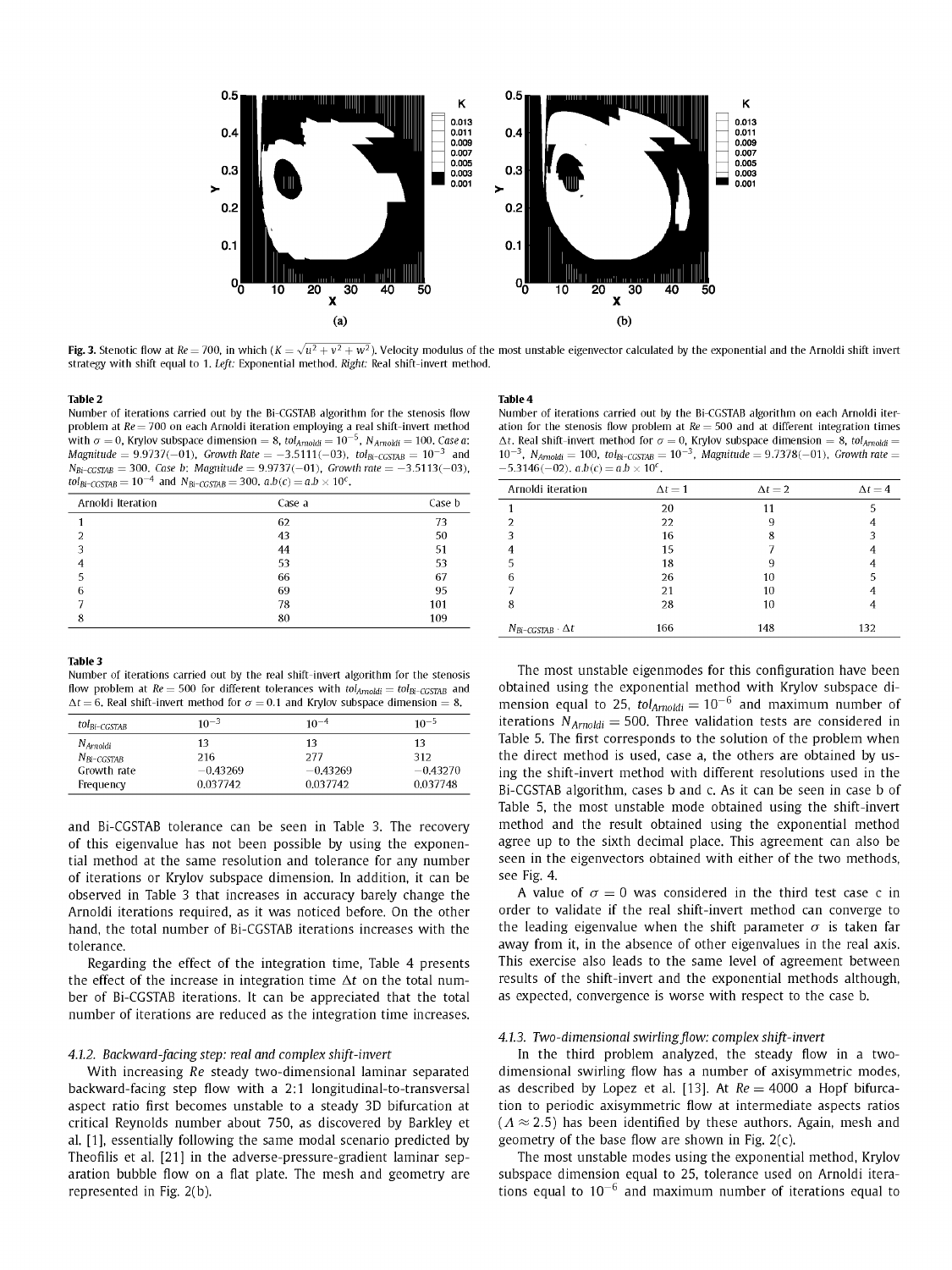

**Fig. 4.** Back-step problem at Re = 750, in which  $K = \sqrt{u^2 + v^2 + w^2}$ . Velocity modulus of the most unstable eigenvector calculated by the exponential and the Arnoldi shift invert strategy with shift equal to 1. *Left:* Exponential method. *Right:* Real shift-invert method. See results of Table 5.

#### **Table 5**

Convergence study of most unstable eigenvalues for the backward-facing step flow, where *N* is the number of Arnoldi iterations. Krylov subspace dimension = 25, *toiAmctai* =  $10^{-6}$ ,  $N_{Amoldi} = 500$ . *Case a*: Exponential method. *Case b*: Real shift-invert method for  $\sigma = 1.0$ ,  $tol_{\rm Bi-CGSTAB} = 10^{-3}$  and  $N_{\rm Bi-CGSTAB} = 200$ . *Case c*: Real shift-invert method for  $\sigma = 0.0$ ,  $tol_{Bi-CGSTAB} = 10^{-4}$  and  $N_{Bi-CGSTAB} = 300$ .  $a.b(c) = a.b \times 10^{c}$ .

| Cases | Magnitude | Angle  | Growth rate   | Frequency |                   |
|-------|-----------|--------|---------------|-----------|-------------------|
|       | 1.0009    | 0.0000 | $4.2583(-04)$ | 0.0000    | 330               |
|       | 1.0009    | 0.0000 | $4.2579(-04)$ | 0.0000    | $\sim$ $\sim$<br> |
|       | 1.0008    | 0.0000 | $4.0127(-04)$ | 0.0000    | ົ<br>             |

#### **Table 6**

Convergence study of the leading eigenvalues for the 2D swirling flow problem where *N* is the number of Arnoldi iterations. *Case a:* Exponential method, Krylov subspace dimension = 10,  $N_{Amoldi}$  = 200 and  $tol_{Amoldi}$  = default. Case b: Complex shift-invert method,  $\sigma$  = -1.2 + 0.1i, Krylov subspace dimension = 10,  $N_{Amoldi}$  = 200 and tol<sub>Arnoldi</sub> default  $tol_{Bi-CGSTAB} = 10^{-4}$  and  $N_{Bi-CGSTAB} = 300$ .  $a.b(c) = a.b \times 10^{c}$ .

| Cases | Eig. | Magnitude | Angle     | Growth rate   | Frequency      |     |
|-------|------|-----------|-----------|---------------|----------------|-----|
| đ     |      | 1.1831    | 3.0637    | $1.2178(-02)$ | $2.2185(-01)$  | 124 |
|       |      | 1.1831    | $-3.0637$ | $1.2178(-02)$ | $-2.2185(-01)$ |     |
|       |      | 1.1831    | 3.0637    | $1.2178(-02)$ | $2.2185(-01)$  | 10  |
|       |      | 1.1831    | $-3.0637$ | $1.2178(-02)$ | $-2.2185(-01)$ |     |

#### **Table** 7

Sensitivity of the two leading converged eigenvalues to the tolerance used on matrix inversion,  $\sigma = -1.2 + 0.1i$  and Krylov subspace dimension = 10. The number of Arnoldi iterations was 10 in both cases. Case a:  $N_{\rm B-CGSTAB} = 100$  and tol $_{\rm B-CGSTAB} = 10^{-3}$ . Case b:  $N_{\rm B-CGSTAB} = 300$  and tol $_{\rm B-CGSTAB} = 10^{-4}$ . Case c:  $N_{\rm B-CGSTAB} = 600$  and tol $_{\rm B-CGSTAB} = 600$  and tol $_{\rm B-CGSTAB} = 10^{-5}$ .  $a.b(c) = a.b \times 10^c$ .

| Cases | Eig. | Magnitude | Angle     | Growth rate   | Frequency      |
|-------|------|-----------|-----------|---------------|----------------|
| a     |      | 1.2110    | 3.0735    | $1.3862(-02)$ | $2.2257(-01)$  |
|       |      | 1.0995    | 3.1183    | $6.8720(-03)$ | $2.2581(-01)$  |
| b.    |      | 1.1831    | 3.0637    | $1.2178(-02)$ | $2.2185(-01)$  |
|       |      | 1.1831    | $-3.0637$ | $1.2178(-02)$ | $-2.2185(-01)$ |
|       |      | 1.1831    | 3.0637    | $1.2178(-02)$ | $2.2185(-01)$  |
|       |      | 1.1831    | $-3.0637$ | $1.2178(-02)$ | $-2.2185(-01)$ |

500 are summarized in Table 6; a component of the respective eigenvectors is shown in Fig. 5.

Several values of the shift parameter  $\sigma$  have been considered in this validation problem. A value of  $\sigma$  close to the most unstable mode obtained by the exponential method,  $-1.2 + 0.1i$ , was chosen in the first validation test considered in Table 6. The result obtained by the complex shift-invert method is equal to that obtained using the exponential method for the accuracy considered. On the other hand, a comparison of the eigenvectors delivered by both methods, graphically presented in Figs. 5(a) and 5(c), shows that the second most unstable eigenvalue obtained by the shift-invert method, Fig.  $5(c)$ , corresponds to that of the first mode obtained by the exponential method, Fig. 5(a), while the eigenvector of the most unstable mode obtained by the shiftinvert method corresponds to the second mode delivered by the exponential method. Additionally, a global change of phase was observed between both formulations. However, this effect cannot be seen in the velocity modulus where the phase shift is removed.

Particular attention has been paid to the convergence of eigenvalues during this validation using several combinations of the related parameters, since two iterative processes are involved, the external loop (Arnoldi iteration) and the internal loop (Bi-CGSTAB iteration). The effect of tolerance used on the matrix inversion is summarized in Table 7. The tolerance considered in the first case was too low for convergence of the eigenvalues. However, results based on cases b and c indicate that convergence is achieved.

# **5. Conclusions**

A time-stepping solver has been successfully applied to study global instability analysis using a new shift-invert strategy, aiming at the efficient capturing of any eigenvalue of the spectrum. The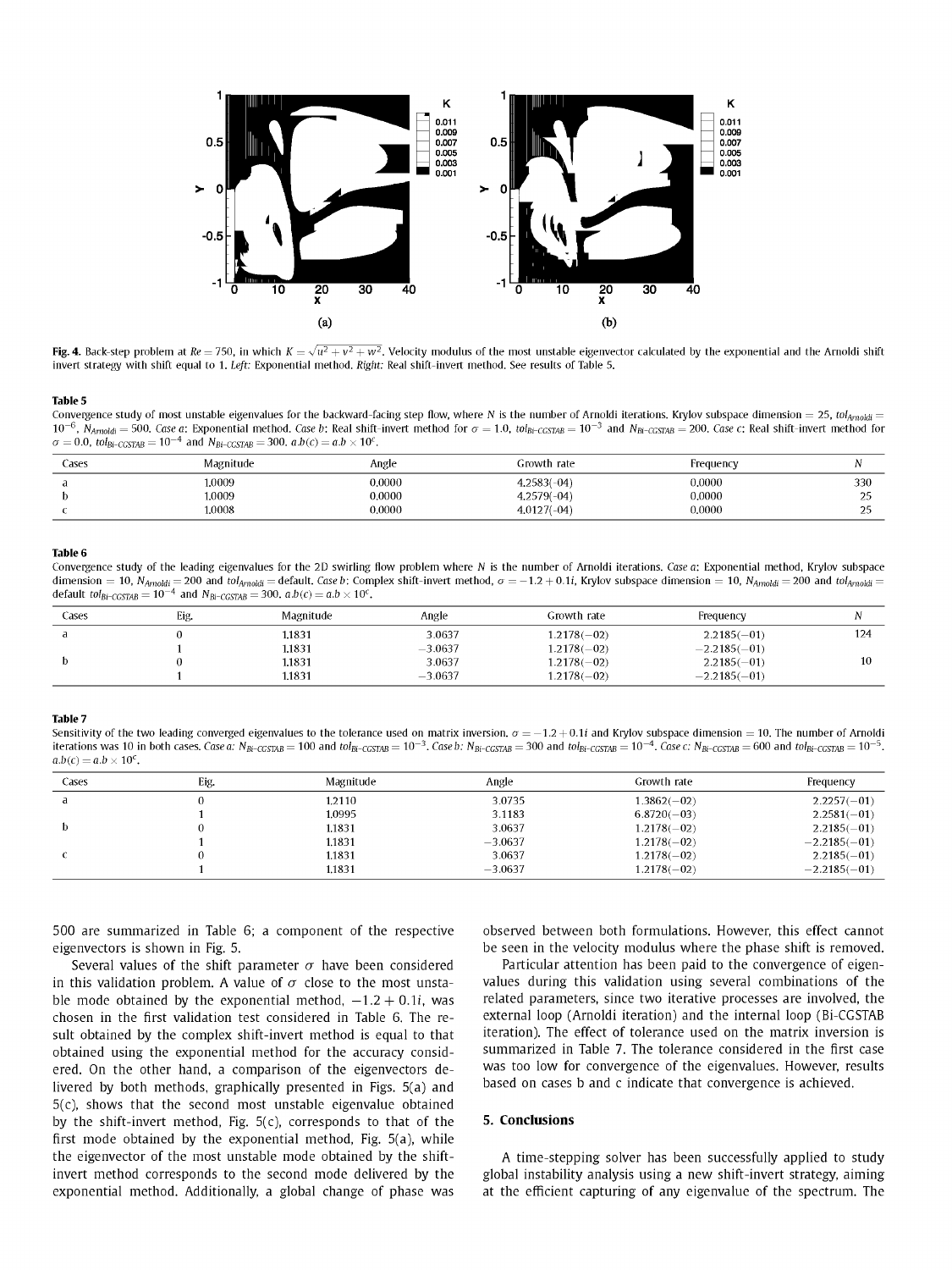

**Fig. 5.** Two-dimensional swirling problem at  $Re = 4000$ , in which  $K = \sqrt{u^2 + v^2 + w^2}$ . Velocity modulus of the most unstable eigenvector calculated by the exponential and the Arnoldi shift invert strategy with shift equal to —1.2 + 0.1i. *Upper:* Exponential method. *Lower:* Real shift-invert method.

Arnoldi iteration with an embedded Bi-CGSTAB iteration have been employed and the resulting algorithm was shown to dramatically improve the convergence properties of the Arnoldi iterations in all test cases examined, in which real and complex-conjugate pair of eigenvalues where delivered. However, the inversion of the Jacobian matrix required a significant number of Bi-CGSTAB iterations in order to converge, leaving the classical exponential method as the method of choice for the recovery of leading eigenvalues. On the other hand, the effect of the preconditioner on the methodology performance has been shown to be critical and the search of a more efficient preconditioner than the employed in this work remains as a future task. Additionally, a strength of this novel method consists in accessing subsets of the spectrum thus this methodology could complement the classical exponential method when a broader access to the eigenspectrum is required. Finally, as opposed to other methods described through the paper, this strategy can be directly applied to any time-stepper, regardless of its temporal or spatial discretization.

#### **Conflict of interest statement**

None declared.

# **Acknowledgements**

Support of the Spanish Ministry of Science and Innovation through Grant MICINN-TRA2009-13648: *"Metodologias computacionales para la prediction de inestabilidades globales hidrodindmicas y aeroacusticas de flujos complejos"* and support of the Marie Curie Grant PIRSES-GA-2009-247651 *"FP7-PE0PLE-IRSES: ICOMASEF - Instability and Control of Massively Separated Flows"* are gratefully acknowledged.

## **References**

- [1] D. Barkley, M. Grabiela, M. Gomes, R.D. Henderson, Three-dimensional instability in flow over a backward-facing step, J. Fluid Mech. 473 (2002) 167-190.
- [2] D. Barkley, H.M. Blackburn, S.J. Sherwin, Direct optimal growth analysis for timesteppers, Int. J. Num. Methods in Fluids 57 (2008) 1435-1458.
- [3] R. Barrett, M. Berry, T. Chan, J. Demmel, J. Donato, V.E.J. Dongarra, R. Pozo, C. Romine, H. van den Horst, Templates for the Solutions of Linear Systems: Building Blocks for Iterative Methods, SIAM, Philadelphia, 1993.
- [4] H.M. Blackburn, Three-dimensional instability and state selection in an oscillatory axisymmetric swirling flow, Phys. Fluids 14 (11) (2002) 3983-3996.
- [5] H.M. Blackburn, R. Henderson, A study of two-dimensional flow past an oscillating cylinder, J. Fluid Mech. 385 (1999) 255-286.
- [6] J.-M. Chomaz, Global instabilities in spatially developing flows: non-normality and nonlinearity, Annu. Rev. Fluid Mech. 37 (2005) 357-392.
- [7] L. Eriksson, A. Rizzi, Computer-aided analysis of the convergence to steady state of discrete approximations to the Euler equations, J. Comput. Phys. 57 (1985) 90-128.
- [8] I. Goldhirsch, S.A. Orszag, B.K. Maulik, An efficient method for computing leading eigenvalues and eigenvectors of large asymmetric matrices, J. Sci. Comput. 2 (1987)33-58.
- [9] F. Gomez, R. Gomez, V. Theofllis, On three-dimensional global linear instability analysis of flows with standard aerodynamics codes, Aerosp. Sci. Technol. 32 (2014) 223-234.
- [10] G. Karniadakis, M. Israeli, S. Orszag, High-order splitting methods for the incompressible Navier-Stokes equations, J. Comput. Phys. 97 (1991) 441-443.
- [11] D.A. Knoll, D. Keyes, Jacobian-free Newton-Krylov methods: a survey of approaches and applications, J. Comput. Phys. 193 (2004) 357-397.
- [12] R.B. Lehoucq, D.C. Sorensen, C. Yang, Arpack Users Guide: Solution of Large-Scale Eigenvalue Problems with Implicitly Restarted Arnoldi Methods, SIAM, Philadelphia, ISBN 978-0898714074, 1998.
- [13] J.M. Lopez, F. Marques, J. Sanchez, Oscillatory modes in an enclosed swirling flow, J. Fluid Mech. 439 (2001) 109-129.
- [14] C.J. Mack, P.J. Schmid, A preconditioned Krylov technique for global hydrodynamic stability analysis of large-scale compressible flows, J. Comput. Phys. 229 (2010) 541-560.
- [15] M. Morzyńksi, F. Thiele, Numerical stability analysis of flow about a cylinder, Z. Angew. Math. Mech. 71 (1991) T424-T428.
- [16] R. Natarajan, A. Acrivos, The instability of the steady flow past spheres and disks, J. Fluid Mech. 254 (1993) 323-344.